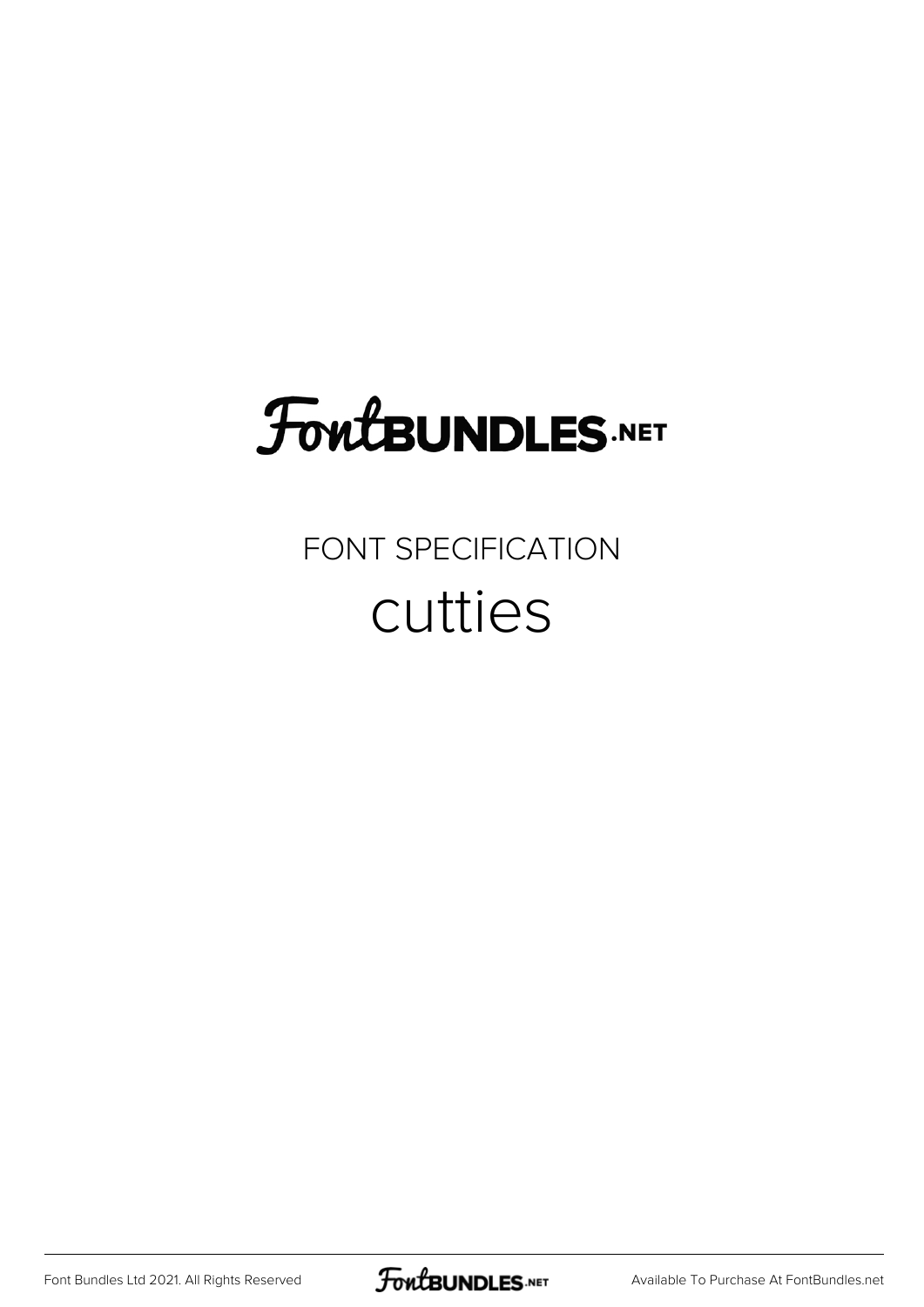#### Cutties - Regular

**Uppercase Characters** 

## ABCQECCHIJKQMN OD OR & TII ISWY 42

Lowercase Characters

### abcdeeghijklmnopan Stuvweyz

**Numbers** 

## 0123456789

**Punctuation and Symbols** 

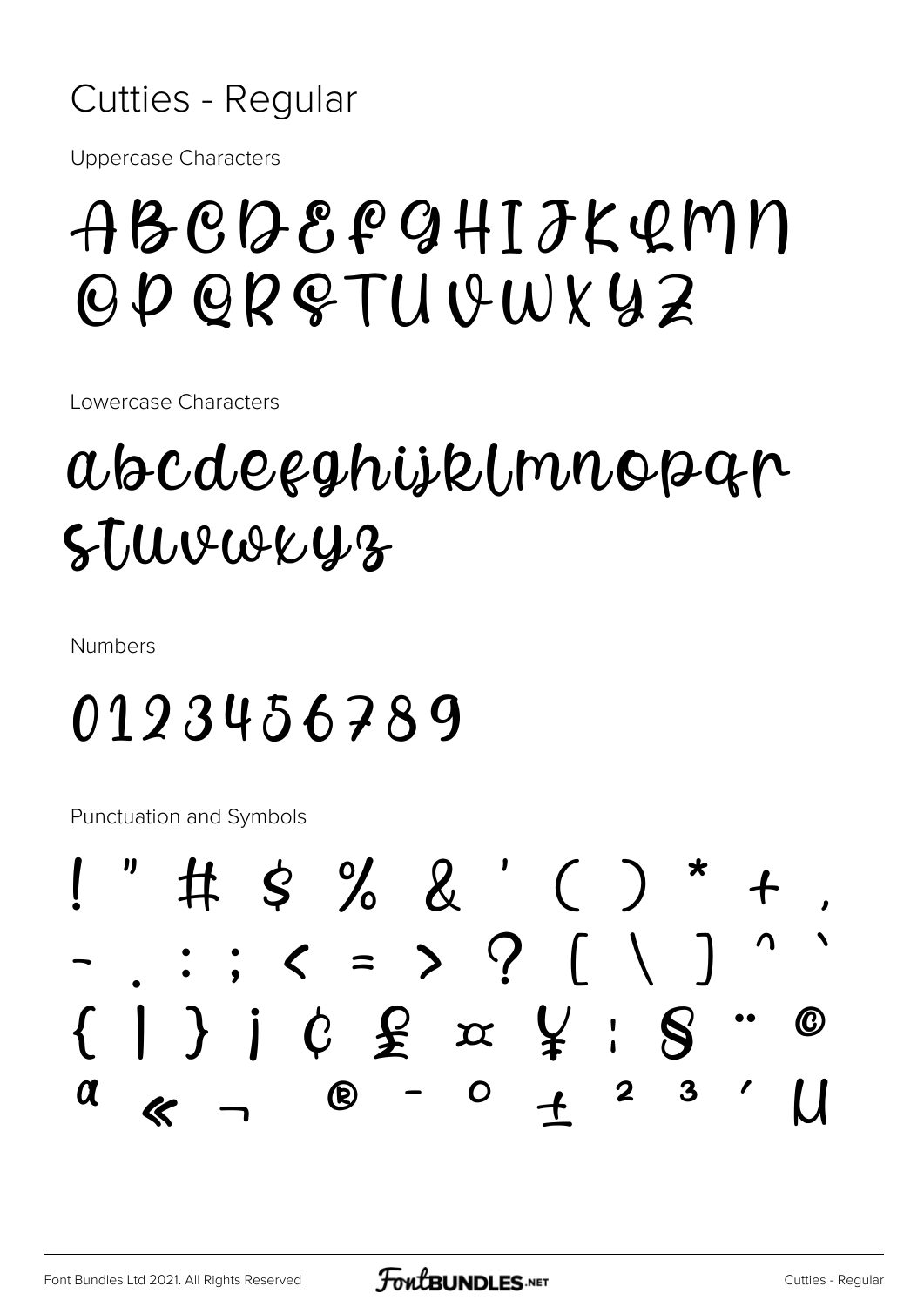# $9$  and  $1$  and  $1$  and  $1$  and  $1$  and  $1$  and  $1$  and  $1$  and  $1$  and  $1$  and  $1$  and  $1$  and  $1$  and  $1$  and  $1$  and  $1$  and  $1$  and  $1$  and  $1$  and  $1$  and  $1$  and  $1$  and  $1$  and  $1$  and  $1$  and  $1$  and  $1$  and  $1$  a All Other Glyphs

$$
\begin{array}{cccccccc}\n\dot{A} & \acute{A} & \acute{A} & \acute{A} & \acute{A} & \acute{A} & \acute{A} & \acute{A} & \acute{A} & \acute{A} & \acute{A} & \acute{A} & \acute{A} & \acute{A} & \acute{A} & \acute{B} & \acute{C} & \acute{C} & \acute{C} & \acute{C} & \acute{C} & \acute{C} & \acute{C} & \acute{C} & \acute{C} & \acute{C} & \acute{C} & \acute{C} & \acute{C} & \acute{C} & \acute{C} & \acute{C} & \acute{C} & \acute{C} & \acute{C} & \acute{C} & \acute{C} & \acute{C} & \acute{C} & \acute{C} & \acute{C} & \acute{C} & \acute{C} & \acute{C} & \acute{C} & \acute{C} & \acute{C} & \acute{C} & \acute{C} & \acute{C} & \acute{C} & \acute{C} & \acute{C} & \acute{C} & \acute{C} & \acute{C} & \acute{C} & \acute{C} & \acute{C} & \acute{C} & \acute{C} & \acute{C} & \acute{C} & \acute{C} & \acute{C} & \acute{C} & \acute{C} & \acute{C} & \acute{C} & \acute{C} & \acute{C} & \acute{C} & \acute{C} & \acute{C} & \acute{C} & \acute{C} & \acute{C} & \acute{C} & \acute{C} & \acute{C} & \acute{C} & \acute{C} & \acute{C} & \acute{C} & \acute{C} & \acute{C} & \acute{C} & \acute{C} & \acute{C} & \acute{C} & \acute{C} & \acute{C} & \acute{C} & \acute{C} &
$$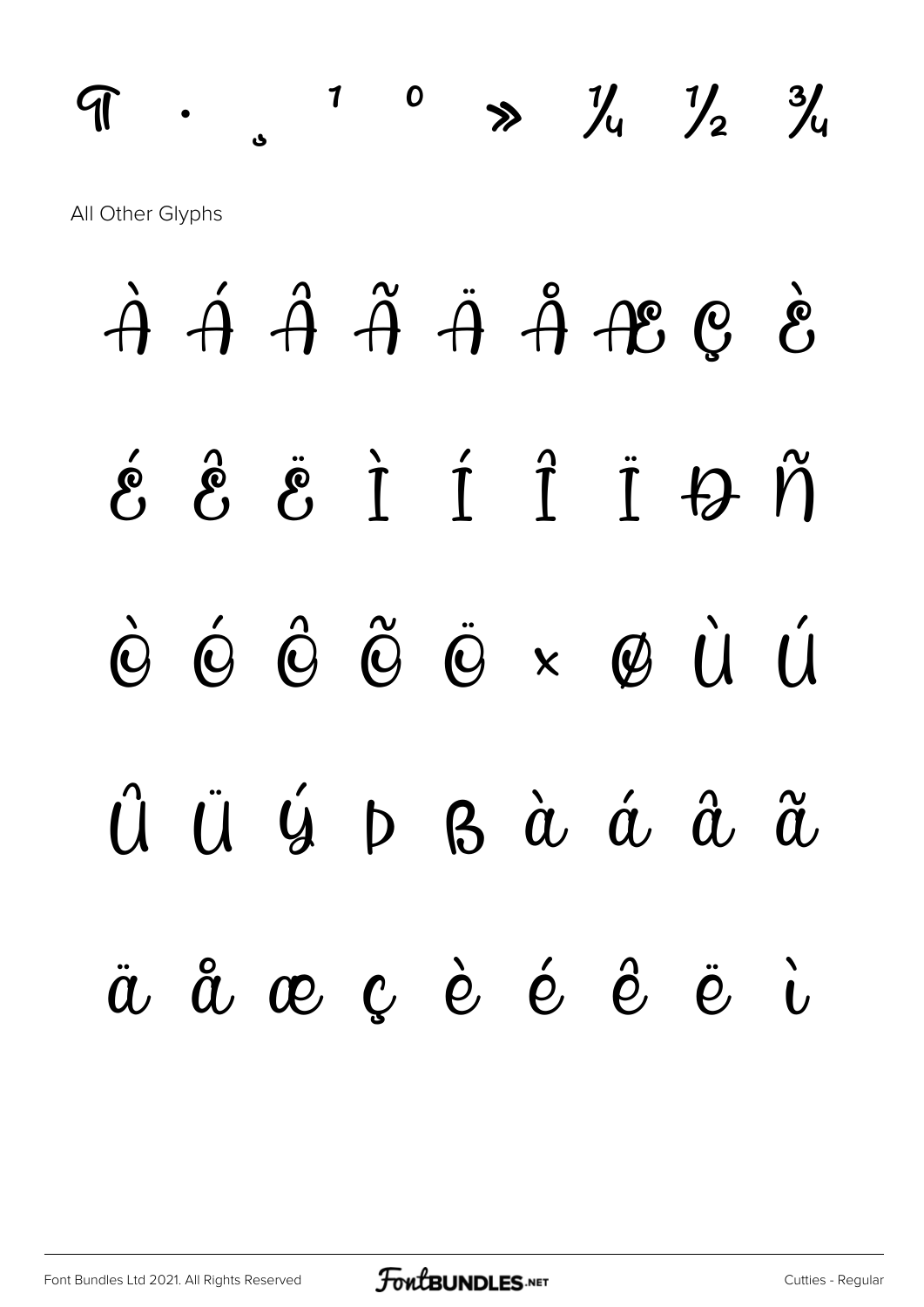